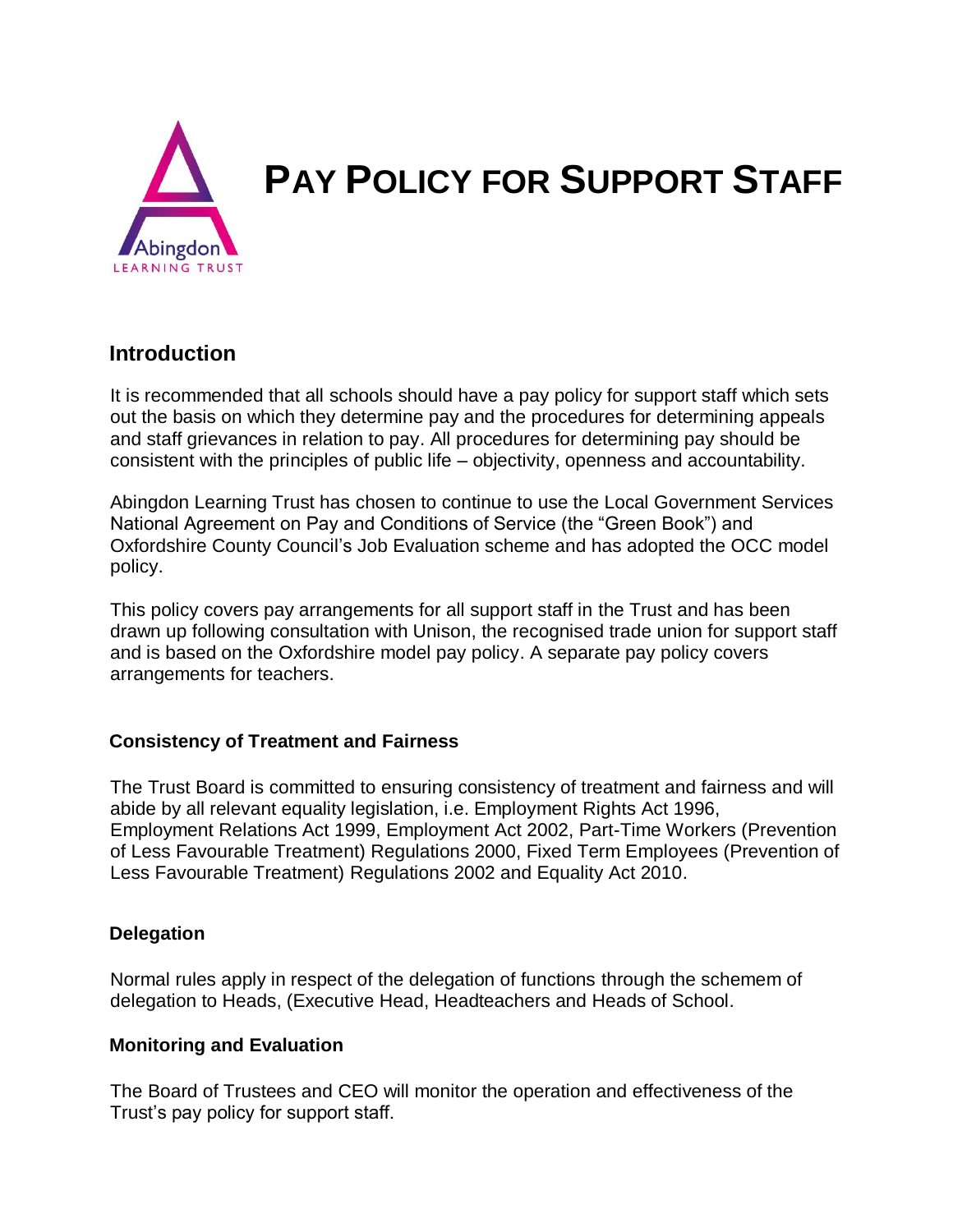# **Policy for determining support staff pay**

The Board of Trustees affirmed their continued adoption of the OCC policy on 11 December 2020.

### **Background**

- 1. This policy sets out the framework for making decisions on support staff pay. It has been developed to comply with current legislation and the requirements of the Local Government Services National Agreement on Pay and Conditions of Service (the "Green Book"). It should be used in conjunction with the Green Book and guidance published by Oxfordshire County Council. In the event of any inadvertent contradictions, the Green Book and county council's guidance will take precedence.
- 2. Pay decisions in this Trust are made by the Heads and local governors in its schools. Each school makes recoemmendations to the Trust's Pay Committee as set out in Annex A. The Pay Committee is responsible for the establishment and review of the pay policy for support staff, subject to the approval of the Trust Board, and has full authority to take pay decisions on behalf of the Trust Board in accordance with this policy. The Heads and CEO are responsible for advising the Pay Committee on its decisions.
- 3. The Trust Board should review the policy each year, or when other changes occur to the Green Book, to ensure that it reflects the latest position.
- 4. In determining pay levels for support staff, in accordance with the county council's job evaluation scheme, the Trust Board should also ensure these are set in accordance with the school's staffing structure.

# **Pay determination**

- 5. The Green Book job evaluation scheme was introduced in June 2003 to ensure that the appropriate grade for a job is decided objectively and fairly and applies to all Green Book staff. It is important to grade jobs appropriately to maintain morale among colleagues and to avoid unnecessary expenditure of school budgets, loss of valued employees and the risk of equal pay claims.
- 6. Job evaluation is a systematic process for defining the relative worth of jobs within an organisation. It is a rational way of comparing jobs of different sorts within the organisation. It does not compare jobs with other organisations. The demands of the job are assessed against 13 factors. Each factor is assessed and assigned a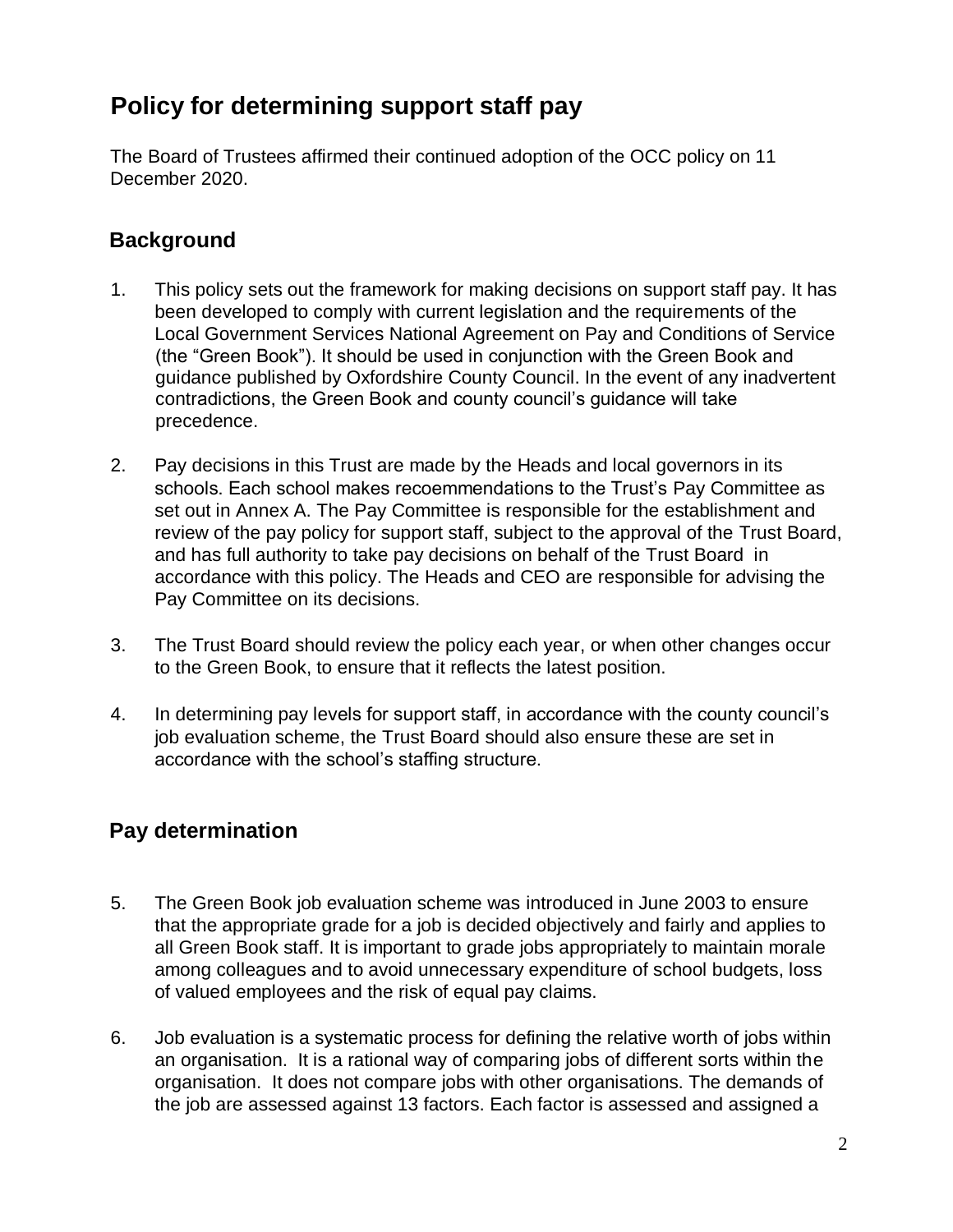level. The levels are given a score; the total score equates to the evaluated grade for the job. [The Guide to Evaluated Grades for School Support](http://schools.oxfordshire.gov.uk/cms/sites/schools/files/folders/folders/documents/HR/jobevaluation/GuidetoEvaluatedGradesforSchoolSupportStaffJobs.pdf) [Staff](http://schools.oxfordshire.gov.uk/cms/sites/schools/files/folders/folders/documents/HR/jobevaluation/GuidetoEvaluatedGradesforSchoolSupportStaffJobs.pdf) gives details of grades for 'standard' school support staff jobs.

 $\overline{7}$ . It is recommended that job descriptions are reviewed annually through the performance management process. If there are significant changes in the duties of the job a re-assessment of the grade should be carried out by the Head and referred to the CEO for the pay committee.

### **Payment of Salary (including holiday entitlement)**

- 10. Salary grade[s](http://schools.oxfordshire.gov.uk/cms/node/697) usually consist of 3 or 4 points. It is usual practice for a new employee to commence on the bottom point of the grade and to move incrementally through the grade until the top point is reached. Increments normally occur automatically each April, together with any annual inflationary award. A new employee has to have been in employment for at least six months before an increment occurs.
- 11. Once the top of the grade is reached, automatic progression ceases.
- 12. An increment can only be withheld as a result of a formal procedure and will be subject to a right of appeal to the Pay Committee.
- 13. Salary for all Green Book employees is paid in arrears at the end of each calendar month and is divided into 12 equal monthly payments.
- 14. [Term Time Only employees](http://portal.oxfordshire.gov.uk/content/public/LandC/Resources/HumanResources/holidayentitlementschoolsupportstaff%28October2013%29.pdf) are typically paid for 38 or 39 working weeks.<sup>2</sup>

Employees can be appointed on contracts for term time only plus a specific number of additional working weeks.

15. For all term time only employees a pro rata annual leave entitlement is included within the pay calculation as set out in the contract. The calculation of the annual leave entitlement depends upon length of service. The statutory entitlement to annual leave coincides with periods of school closure and is therefore considered to be taken during this time. There is no entitlement to take leave during term time.

16. If a term time only employee is due to leave employment on a Friday he/she will be paid until the Sunday. If an employee works until the end of a term (having worked

*<sup>2</sup> 38 working weeks is equivalent to the 190 days that the school is open to pupils. 39 working weeks includes the additional 5 in-service training days*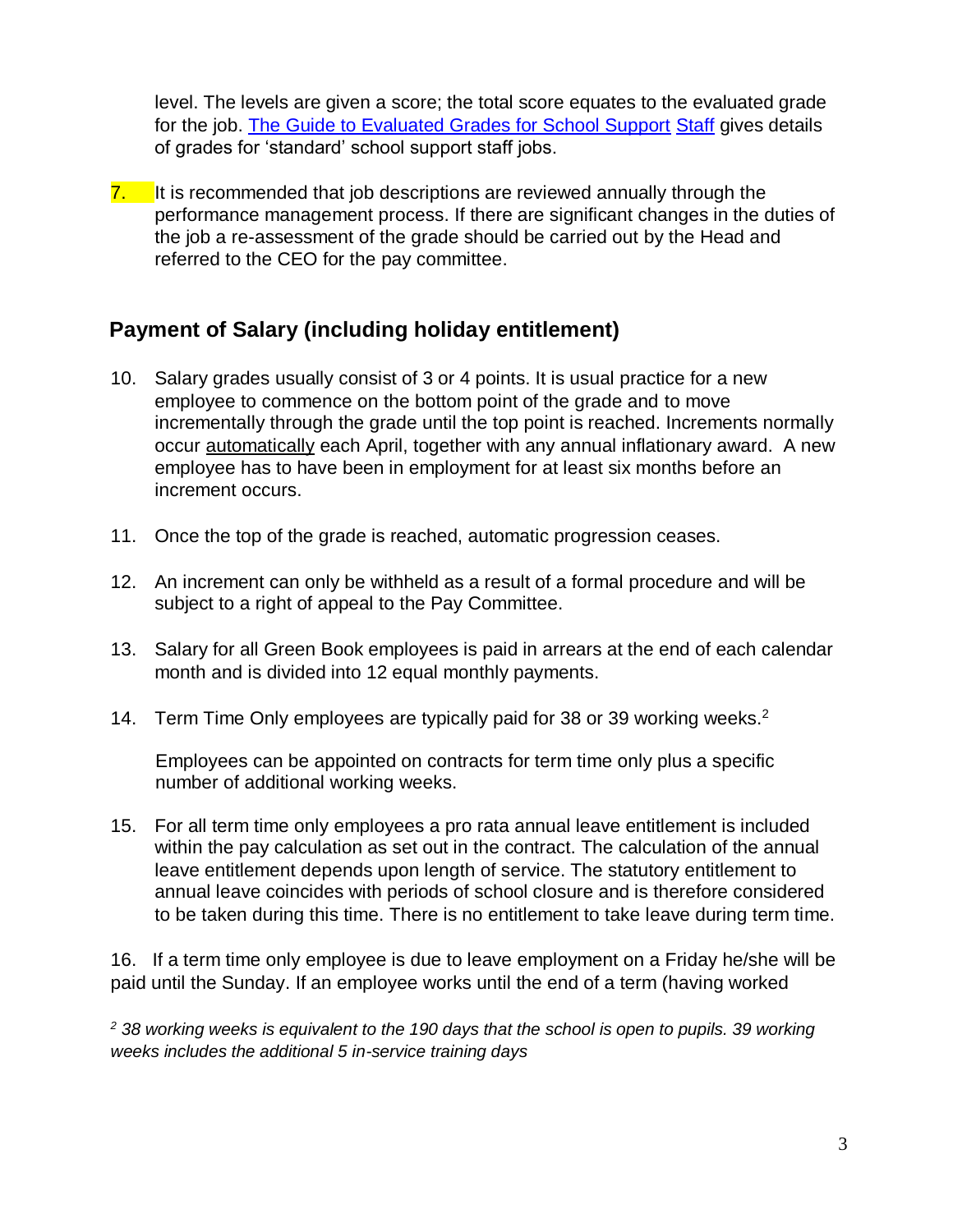- 16. the whole term) he/she will be paid until the notional end of the following holiday period (e.g.  $31<sup>st</sup>$  August).
- 17. A [throughout the year employee](http://portal.oxfordshire.gov.uk/content/public/LandC/Resources/HumanResources/holidayentitlementschoolsupportstaff%28October2013%29.pdf) [m](http://portal.oxfordshire.gov.uk/content/public/LandC/Resources/HumanResources/holidayentitlementschoolsupportstaff%28October2013%29.pdf)ust submit a request to take his/her annual leave in advance to the school. Annual leave is normally expected to be during school holidays unless agreed in advance by the manager and employee. The annual leave year runs from 1<sup>st</sup> April to 31<sup>st</sup> March.
- 18. If a throughout the year employee is due to leave employment on a Friday he/she will be paid until the Sunday, however, there is no right to be paid until the notional holiday end date as for term time only staff.

### **Other Payments**

- 19. **Extra Duties -** Support staff who agree to undertake extra duties outside of their designated working hours are entitled to additional payments at the appropriate hourly rate. Overtime payments will only be made for hours worked above the standard full time hours for support staff, i.e. 37 hours. Any casual work or overtime must be approved by the Head or thier delegated representative before it is undertaken.
- 20. **Qualification Allowance -** A Qualification Allowance is payable to Teaching Assistants who are paid on Grade 4 and have an accepted qualification at Level 3 NVQ or equivalent or qualified teacher status. It may be paid to other staff on a discretionary basis as decided by the Head.
- 21. **Shift Allowance -** Employees, who are required to work a pattern of shifts, may be eligible to be paid a shift allowance. The allowance is calculated as 10% of scale point 6 or as otherwise set out in Green Book.
- 22. **First Aid -** for those who act as a qualified first aider in the school. Where this forms part of a job description, this forms part of the job evaluated grade for the post and so no additional payment is expected. However where the school seeks a volunteer to undertake these duties in addition to their job description it is appropriate to make an additional payment of £100 pro rata in recognition of the work and training requirements. The level of training required to be eligible is the Health and Safety Executive approved First Aid at Work training.
- 23. **Recruitment and Retention Supplement -** where there is clear evidence of difficulties in recruiting and/or retaining employees in a particular job because the evaluated grade for the job is below the 'going rate' in the local job market a [recruitment and retention supplement](http://portal.oxfordshire.gov.uk/content/public/LandC/Resources/HumanResources/schoolemployees/Recruitment_Retention_Supplements_Schoolsport%20Staff.pdf) [m](http://portal.oxfordshire.gov.uk/content/public/LandC/Resources/HumanResources/schoolemployees/Recruitment_Retention_Supplements_Schoolsport%20Staff.pdf)ay be paid for a fixed period of time. An additional supplement of up to 20% may be paid in addition to the evaluated grade. Any supplement paid is for a fixed term and is subject to annual review. Clear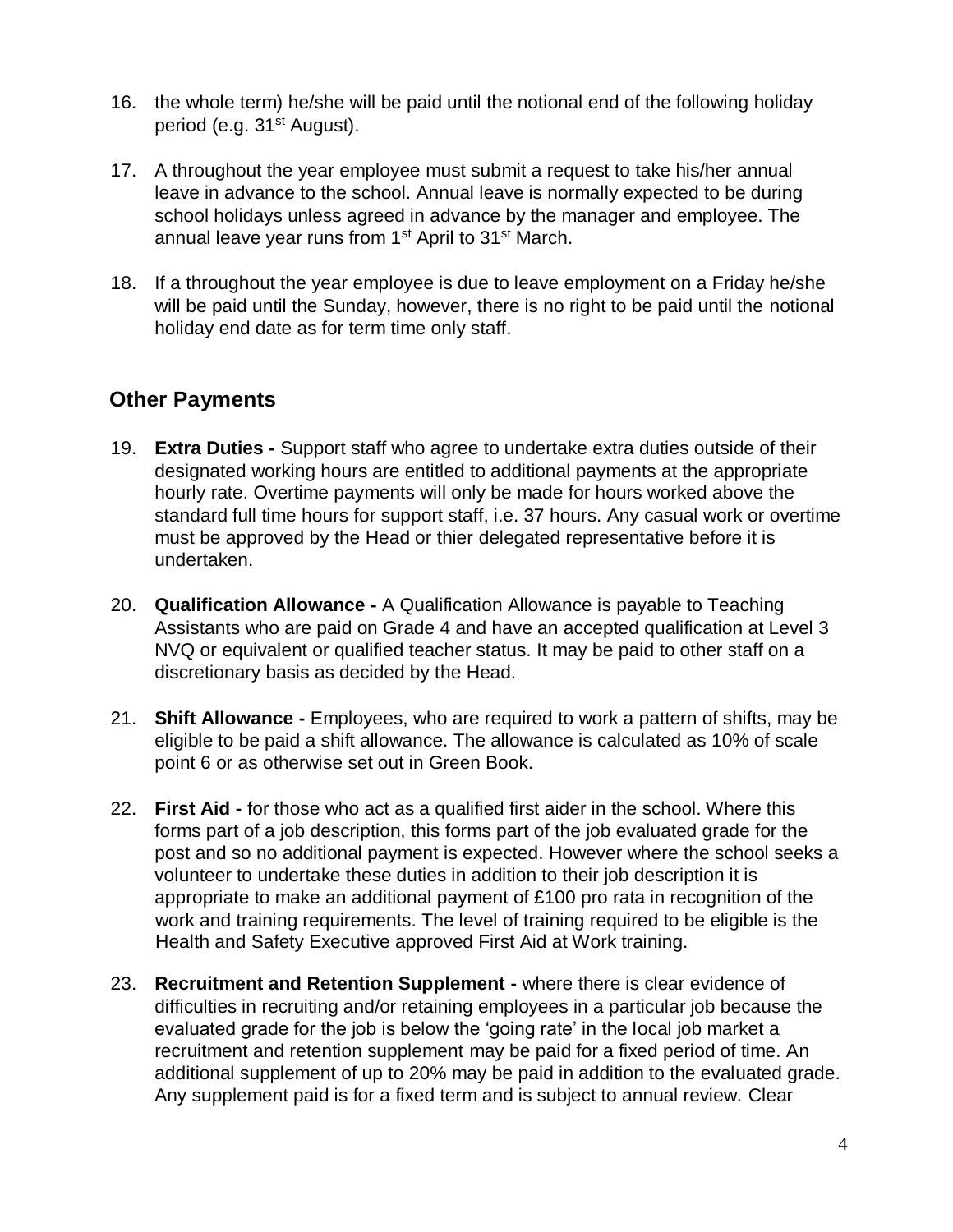evidence must be obtained to support the case for a market supplement such as local pay rates and evidence of attempts to recruit.

### **Performance Management**

- 24. [Performance management \(PM\) guidance](http://portal.oxfordshire.gov.uk/content/public/LandC/EES/pm/guidance_note_on_PMPD_for_SSS.pdf) for support staff provides a clear, consistent and structured process which benefits both staff and pupils within an effective school[.](http://portal.oxfordshire.gov.uk/content/public/LandC/EES/pm/SS_Form2_Individual_Plan.doc) [Plans](http://portal.oxfordshire.gov.uk/content/public/LandC/EES/pm/SS_Form2_Individual_Plan.doc) and [review statements](http://portal.oxfordshire.gov.uk/content/public/LandC/EES/pm/SS_Form1_Review_Statement.doc) [a](http://portal.oxfordshire.gov.uk/content/public/LandC/EES/pm/SS_Form1_Review_Statement.doc)re available to help guide the process.
- 25. Arrangements should be made in each school for the performance management (PM) and professional development (PD) of all support staff. The process recommended in the guidance notes is similar to the teachers' appraisal procedure.
- 26. Support staff automatically move annually up the pay spine to the top of the grade, and there is no provision for awarding more than incremental point per year.

# **Pay Protection**

26. Where a pay determination through job evaluation or redeployment leads to the start of a period of safeguarding, the Trust Board will give the required notification as soon as possible and no later than one month after the date of the determination.

# **Pay Reviews**

- 27. Support staff reviews will normally occur following the annual performance management meeting, however they may take place at other times of the year to reflect changes in circumstances or job description which lead to a change in the basis for calculating an individual's pay. A written statement will be provided to each member of staff after any review and where applicable will give information about the basis on which a decision was made.
- 28. Any appeals to the Trust Board will follow the process outlined in Annex C.

### **Pay appeals**

29. The arrangements for considering appeals are as described below; this is also shown in diagrammatic form in Annex D: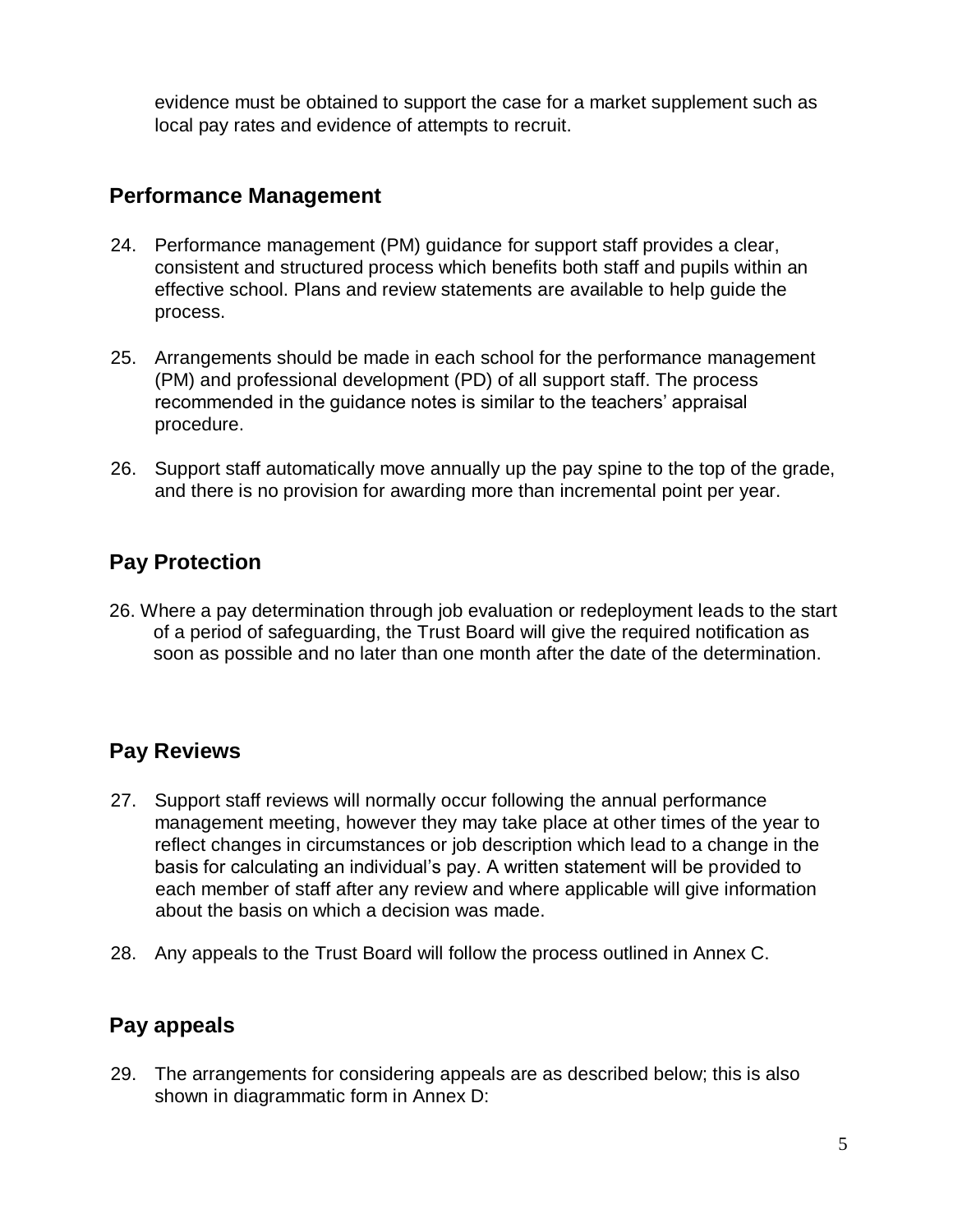- 30. The employee may seek a review of any determination in relation to their pay or any other decision taken by the Trust Board (or a committee or individual acting with delegated authority) that affects their pay.
- 31. The following list, which is not exhaustive, includes the usual reasons for seeking a review of a pay determination; that the person or committee by whom the decision was made:
	- incorrectly applied any provision of the Green Book or the Trust's Pay Policy for support staff;
	- failed to take proper account of relevant evidence;
	- took account of irrelevant or inaccurate evidence;
	- was biased; or
	- otherwise unlawfully discriminated against the employee.
- 32. The order of proceedings is as follows:
- 33. The employee receives written confirmation of the pay determination and where applicable the basis on which the decision was made.
- 34. If the employee is not satisfied, he/she should seek to resolve this by discussing the matter informally with the headteacher or decision maker within ten working days of the decision.
- 35. Where an informal discussion is not possible, or where the employee continues to be dissatisfied, he/she may follow a formal process.
- 36. The employee should set down in writing the grounds for questioning the pay decision and send it to the CEO, within ten working days of the notification of the decision being questioned or of the outcome of the informal discussion referred to above.
- 37. The CEO will convene the Pay Committee, to consider the employee's concerns and give the employee the chance to make representations in person. Following the meeting the employee should be informed in writing within three working days of the outcome of the review and his/her right to appeal.
- 38. If the employee wishes to appeal he/she should provide written notification of the grounds for his/her appeal within ten working days of notification of the outcome of the review.
- 39. Any appeal should be heard by a panel of three trustees who were not involved in the original determination, normally within 20 working days of the receipt of the written appeal notification. The employee will be given the opportunity to make representations in person. The decision of the appeal panel will be given in writing, and where the appeal is rejected will include a note of the evidence considered and the reasons for the decision.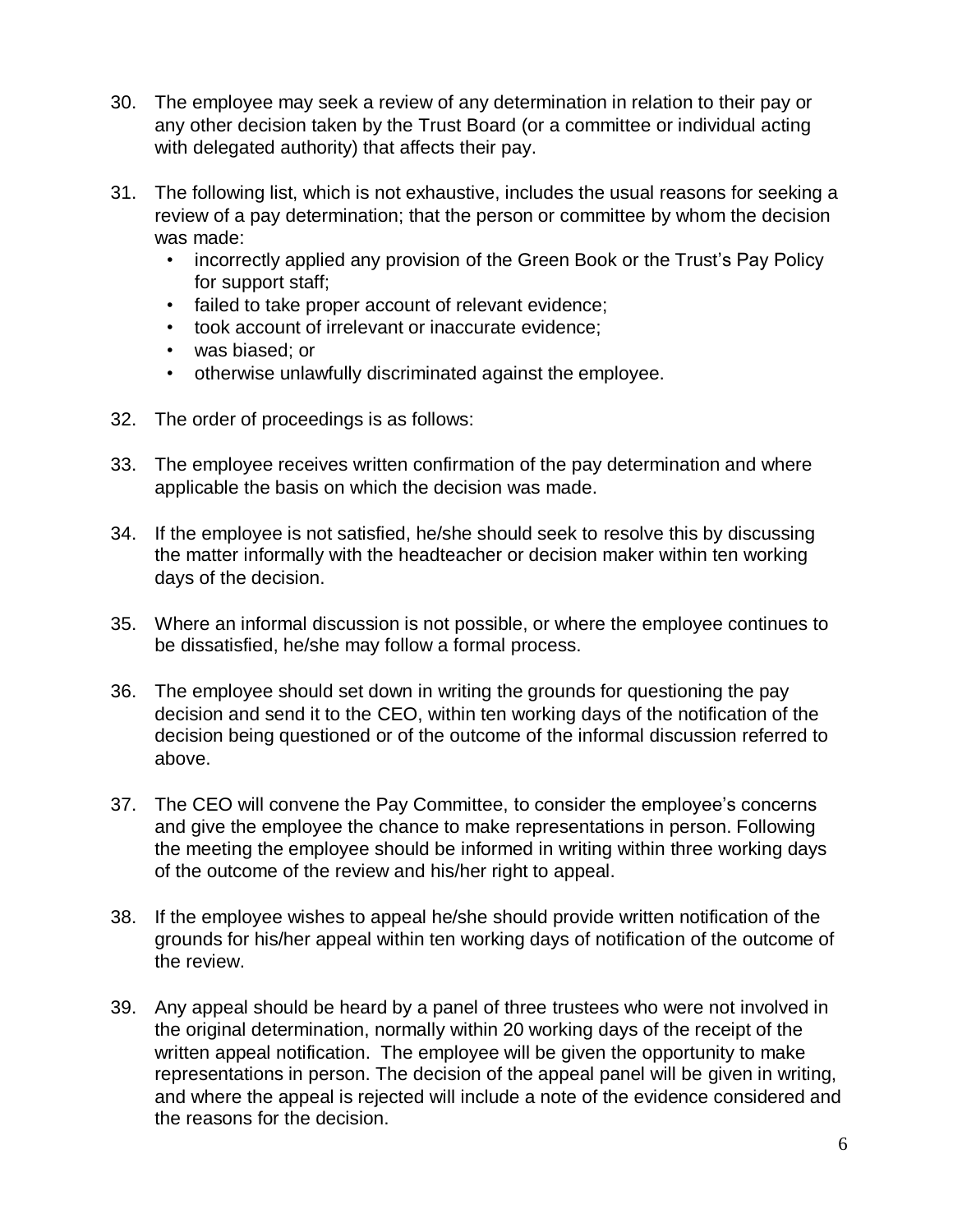- 40. For any formal meeting the employee is entitled to be accompanied by a union representative or work colleague
- 41. Annex C details the procedure for the hearing of the appeal.

#### **Monitoring the impact of the policy**

42. The Trust Board will monitor the outcomes and impact of this policy on a regular basis. The CEO will prepare an annual written report on the operation of the pay policy for support staff, including trends in progression across specific groups of employees to assess its effect and the school's continued compliance with equalities legislation.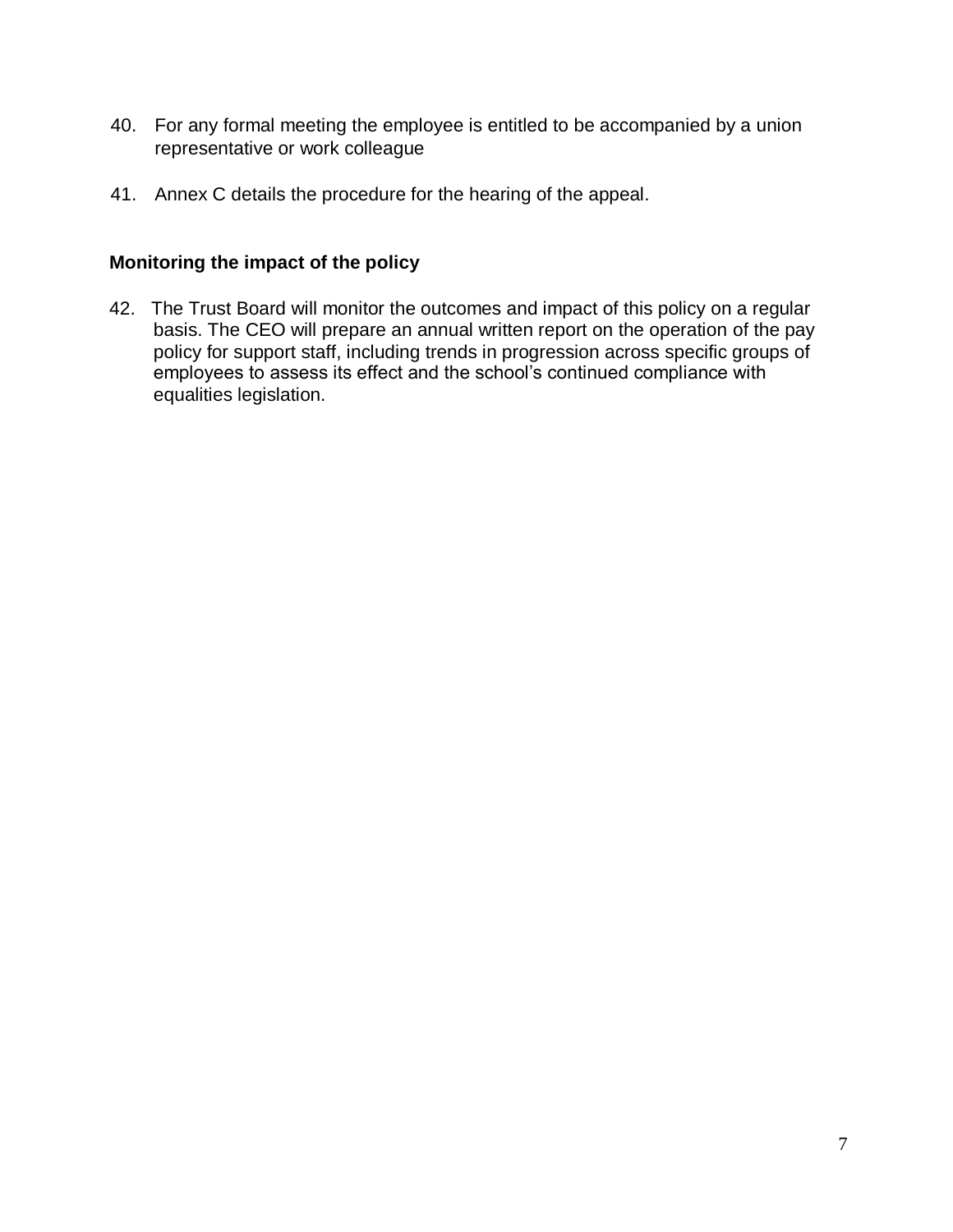### **Annex A Remit for the Pay Committee of the Trust Board**

The Pay Committee will comprise at least three trustees. All trustees will be eligible for membership of the Pay Committee and will be eligible to take part in any discussions (including those relating to individuals) where their interest is no greater than that of the generality of employees at the school.

#### **Establishment of the policy**

The Pay Committee is responsible for establishing the policy, in consultation with the trust executive, Heads, staff and trade union representatives, and submitting it to the Trust Board for approval.

The Trust Board is responsible for formal approval of the policy.

#### **Monitoring and review of the policy**

The Pay Committee is responsible for reviewing the policy annually and preparing a report to assess its effect and the school's continued compliance with equalities legislation.

The Trust Board is responsible for considering an annual report on the outcomes and impact of the pay policy.

#### **Application of the policy**

The Head is responsible for:

- ensuring that pay recommendations for support staff are made and submitted to the Pay Committee in accordance with the terms of the policy;
- ensuring that staff are informed of the outcome of decisions of the Pay Committee and of the right of appeal.

The Pay Committee is responsible for:

- taking decisions regarding the pay of support staff following consideration of the recommendations of pay reviewers and the advice of the Head;
- ensuring that individual support staff are informed of the outcome of the decision of the Pay Committee and of the right of appeal.

The Trust Board is responsible for establishing an Appeals Committee to take decisions on appeals against the decisions of the Pay Committee in accordance with the terms of the appeals procedure of the policy.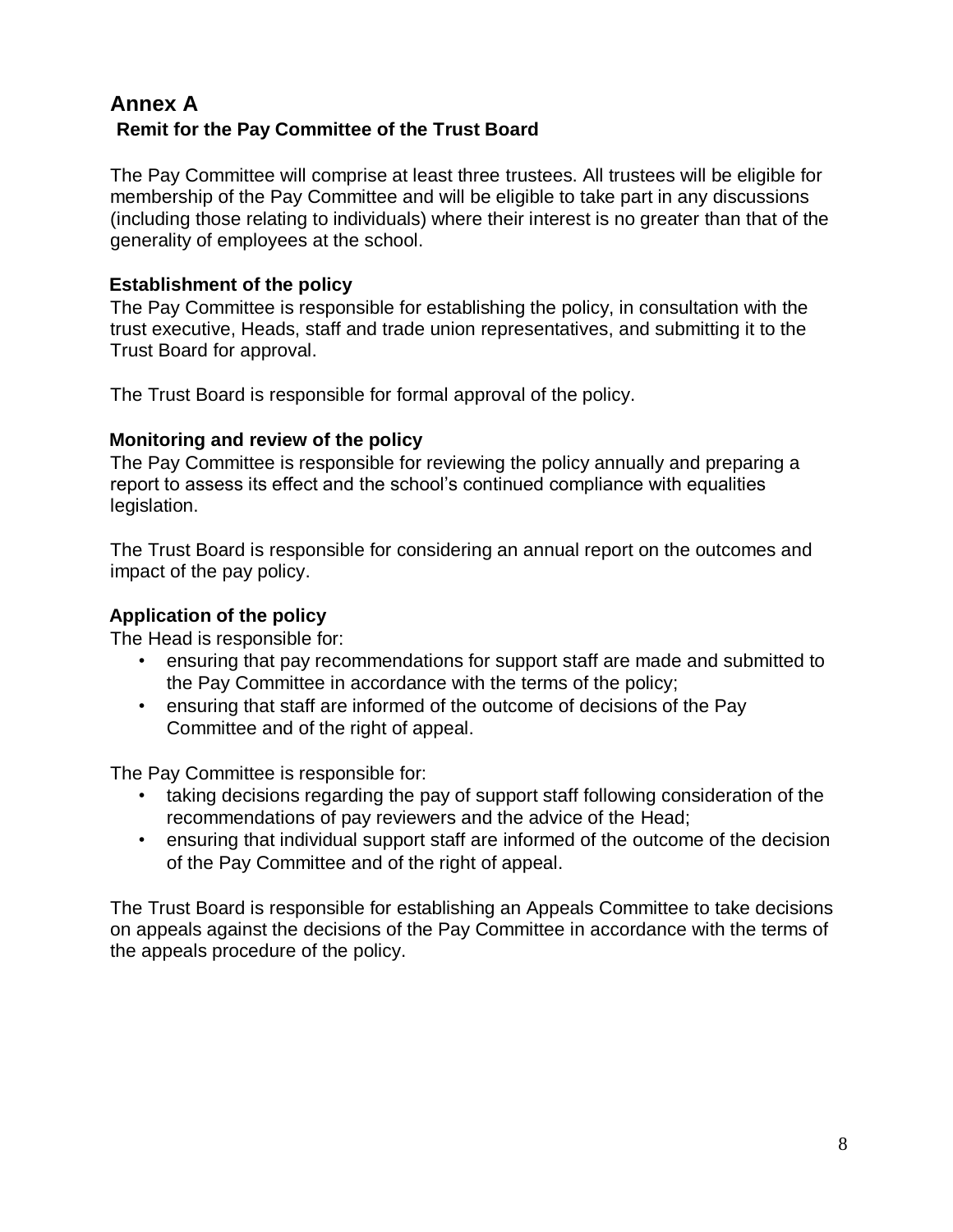### **Annex B**

### **Summary of decisions in relation to specific pay provisions**

#### **Abingdon Learning Trust**

The Trust Board is the Governing Body.

The Pay Committee of the Trust Board should review these provisions and record their decisions annually. Any award(s) should be communicated to the member of staff in writing.

#### **Support Staff**

#### **Recruitment and Retention Supplements**

The rules around payments are explained on page 6 of the Pay Policy

The Trust Board will pay retention awards to **[ ]** of **[X percent]** for a maximum of three years. This may be extended for a further period where circumstances require.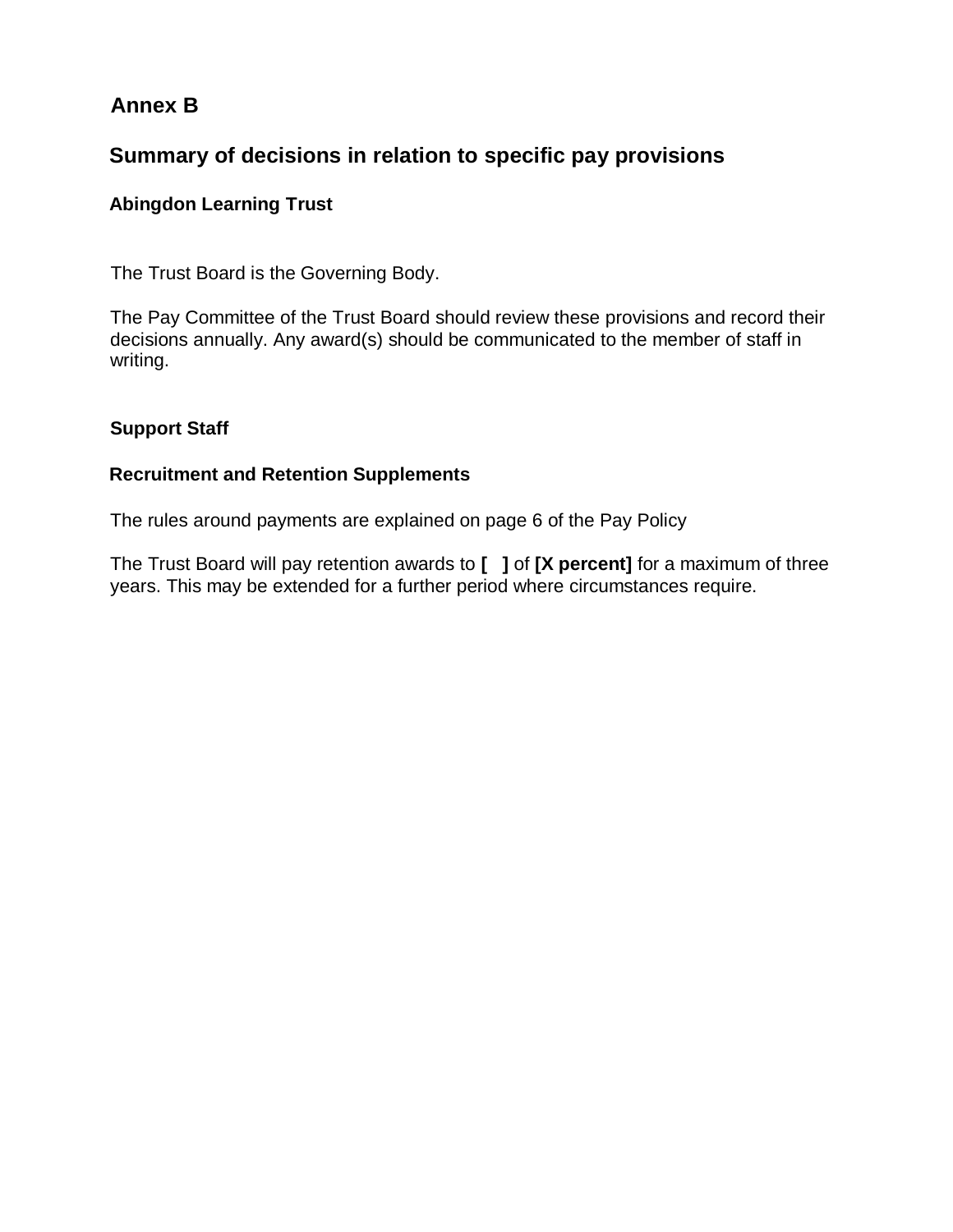## **Annex C Pay Policy Appeal Hearing**

#### **Procedure**

(a) Establish that the meeting is to hear an appeal against a decision taken under the Pay Policy.

All evidence submitted for consideration should have been circulated in advance (Chair to check that all involved have been provided with identical evidence).

#### **Conduct of the Appeal**

- (a) The Chair introduces those present.
- (b) The Chair invites the employee to identify areas of appeal.
- (c) The Chair invites the employer to ask questions of the employee.
- (d) The Chair invites members of the Appeal Panel to ask questions of the employee.
- (e) The Chair invites the school to respond to the case presented.
- (f) The Chair invites the employee to ask questions of the school.
- (g) The Chair invites members of the panel to ask questions of the school.
- (h) The Chair invites the employee to summarise the case.
- (i) The Chair invites the school to summarise the case.
- (j) Both parties withdraw while the panel considers the evidence.

#### **Pay Policy Appeal Panel Considerations**

The Appeal Panel considers the evidence, decides whether the case is proven and whether the decision made is appropriate and if it is not what decision applies.

#### **Panel Decision**

The Chair communicates the decision of the Appeal Panel. A copy of the decision letter is sent to all involved within three working days.